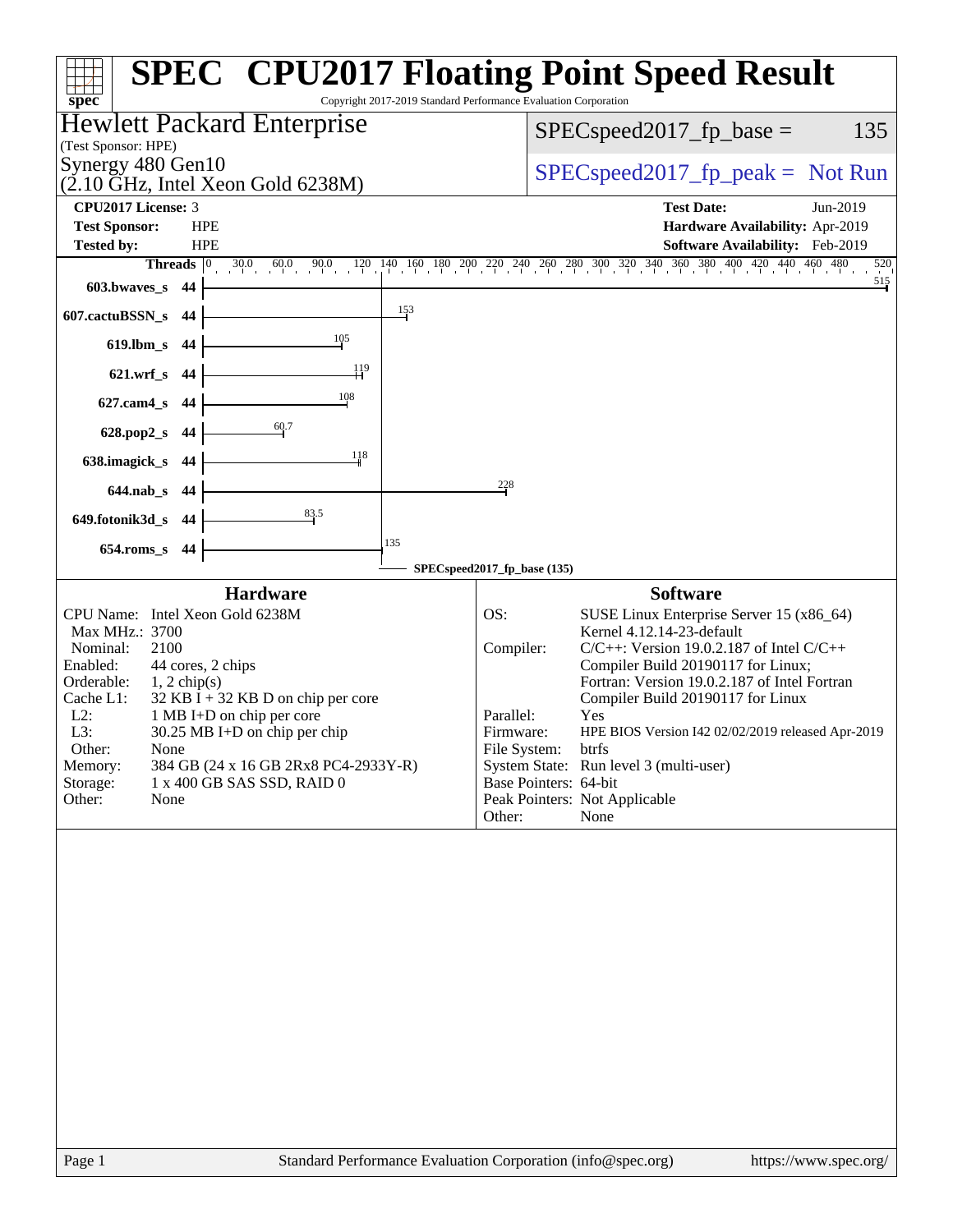# **[SPEC CPU2017 Floating Point Speed Result](http://www.spec.org/auto/cpu2017/Docs/result-fields.html#SPECCPU2017FloatingPointSpeedResult)**

Copyright 2017-2019 Standard Performance Evaluation Corporation

### Hewlett Packard Enterprise

(Test Sponsor: HPE)

**[spec](http://www.spec.org/)**

(2.10 GHz, Intel Xeon Gold 6238M)

 $SPEC speed2017_fp\_base = 135$ 

## Synergy 480 Gen10  $SPEC speed2017$  fp\_peak = Not Run

**[CPU2017 License:](http://www.spec.org/auto/cpu2017/Docs/result-fields.html#CPU2017License)** 3 **[Test Date:](http://www.spec.org/auto/cpu2017/Docs/result-fields.html#TestDate)** Jun-2019 **[Test Sponsor:](http://www.spec.org/auto/cpu2017/Docs/result-fields.html#TestSponsor)** HPE **[Hardware Availability:](http://www.spec.org/auto/cpu2017/Docs/result-fields.html#HardwareAvailability)** Apr-2019 **[Tested by:](http://www.spec.org/auto/cpu2017/Docs/result-fields.html#Testedby)** HPE **[Software Availability:](http://www.spec.org/auto/cpu2017/Docs/result-fields.html#SoftwareAvailability)** Feb-2019

### **[Results Table](http://www.spec.org/auto/cpu2017/Docs/result-fields.html#ResultsTable)**

|                          | <b>Base</b>                |                |                |                |       | <b>Peak</b>    |            |                |                |              |                |              |                |              |
|--------------------------|----------------------------|----------------|----------------|----------------|-------|----------------|------------|----------------|----------------|--------------|----------------|--------------|----------------|--------------|
| <b>Benchmark</b>         | <b>Threads</b>             | <b>Seconds</b> | Ratio          | <b>Seconds</b> | Ratio | <b>Seconds</b> | Ratio      | <b>Threads</b> | <b>Seconds</b> | <b>Ratio</b> | <b>Seconds</b> | <b>Ratio</b> | <b>Seconds</b> | <b>Ratio</b> |
| 603.bwayes s             | 44                         | 114            | 515            | 114            | 516   | 115            | 515        |                |                |              |                |              |                |              |
| 607.cactuBSSN s          | 44                         | 108            | 154            | 109            | 153   | <u>109</u>     | 153        |                |                |              |                |              |                |              |
| $619.$ lbm_s             | 44                         | 50.0           | 105            | 50.2           | 104   | 50.1           | 105        |                |                |              |                |              |                |              |
| $621.wrf$ s              | 44                         | 115            | 115            | 110            | 120   | 111            | <u>119</u> |                |                |              |                |              |                |              |
| $627$ .cam $4 \text{ s}$ | 44                         | 81.7           | 108            | 81.9           | 108   | 81.8           | <u>108</u> |                |                |              |                |              |                |              |
| $628.pop2_s$             | 44                         | 196            | 60.7           | 197            | 60.3  | 196            | 60.7       |                |                |              |                |              |                |              |
| 638.imagick_s            | 44                         | 122            | 118            | 123            | 117   | 122            | 118        |                |                |              |                |              |                |              |
| $644$ .nab s             | 44                         | 76.4           | 229            | 76.6           | 228   | 76.5           | <b>228</b> |                |                |              |                |              |                |              |
| 649.fotonik3d s          | 44                         | 110            | 83.2           | 109            | 83.9  | 109            | 83.5       |                |                |              |                |              |                |              |
| $654$ .roms s            | 44                         | 116            | 135            | 117            | 135   | <b>117</b>     | <u>135</u> |                |                |              |                |              |                |              |
|                          | $SPEC speed2017$ fp base = |                | 135            |                |       |                |            |                |                |              |                |              |                |              |
|                          | $SPECspeed2017_fp\_peak =$ |                | <b>Not Run</b> |                |       |                |            |                |                |              |                |              |                |              |

Results appear in the [order in which they were run.](http://www.spec.org/auto/cpu2017/Docs/result-fields.html#RunOrder) Bold underlined text [indicates a median measurement](http://www.spec.org/auto/cpu2017/Docs/result-fields.html#Median).

### **[Operating System Notes](http://www.spec.org/auto/cpu2017/Docs/result-fields.html#OperatingSystemNotes)**

 Stack size set to unlimited using "ulimit -s unlimited" Transparent Huge Pages enabled by default Prior to runcpu invocation Filesystem page cache synced and cleared with: sync; echo 3 > /proc/sys/vm/drop\_caches

### **[General Notes](http://www.spec.org/auto/cpu2017/Docs/result-fields.html#GeneralNotes)**

Environment variables set by runcpu before the start of the run: KMP\_AFFINITY = "granularity=core,compact" LD\_LIBRARY\_PATH = "/home/cpu2017\_u2/lib/ia32:/home/cpu2017\_u2/lib/intel64" OMP\_STACKSIZE = "192M"

 Binaries compiled on a system with 1x Intel Core i9-7900X CPU + 32GB RAM memory using Redhat Enterprise Linux 7.5 NA: The test sponsor attests, as of date of publication, that CVE-2017-5754 (Meltdown) is mitigated in the system as tested and documented. Yes: The test sponsor attests, as of date of publication, that CVE-2017-5753 (Spectre variant 1) is mitigated in the system as tested and documented. Yes: The test sponsor attests, as of date of publication, that CVE-2017-5715 (Spectre variant 2) is mitigated in the system as tested and documented.

### **[Platform Notes](http://www.spec.org/auto/cpu2017/Docs/result-fields.html#PlatformNotes)**

BIOS Configuration: Hyper-Threading set to Disabled Thermal Configuration set to Maximum Cooling

**(Continued on next page)**

Page 2 Standard Performance Evaluation Corporation [\(info@spec.org\)](mailto:info@spec.org) <https://www.spec.org/>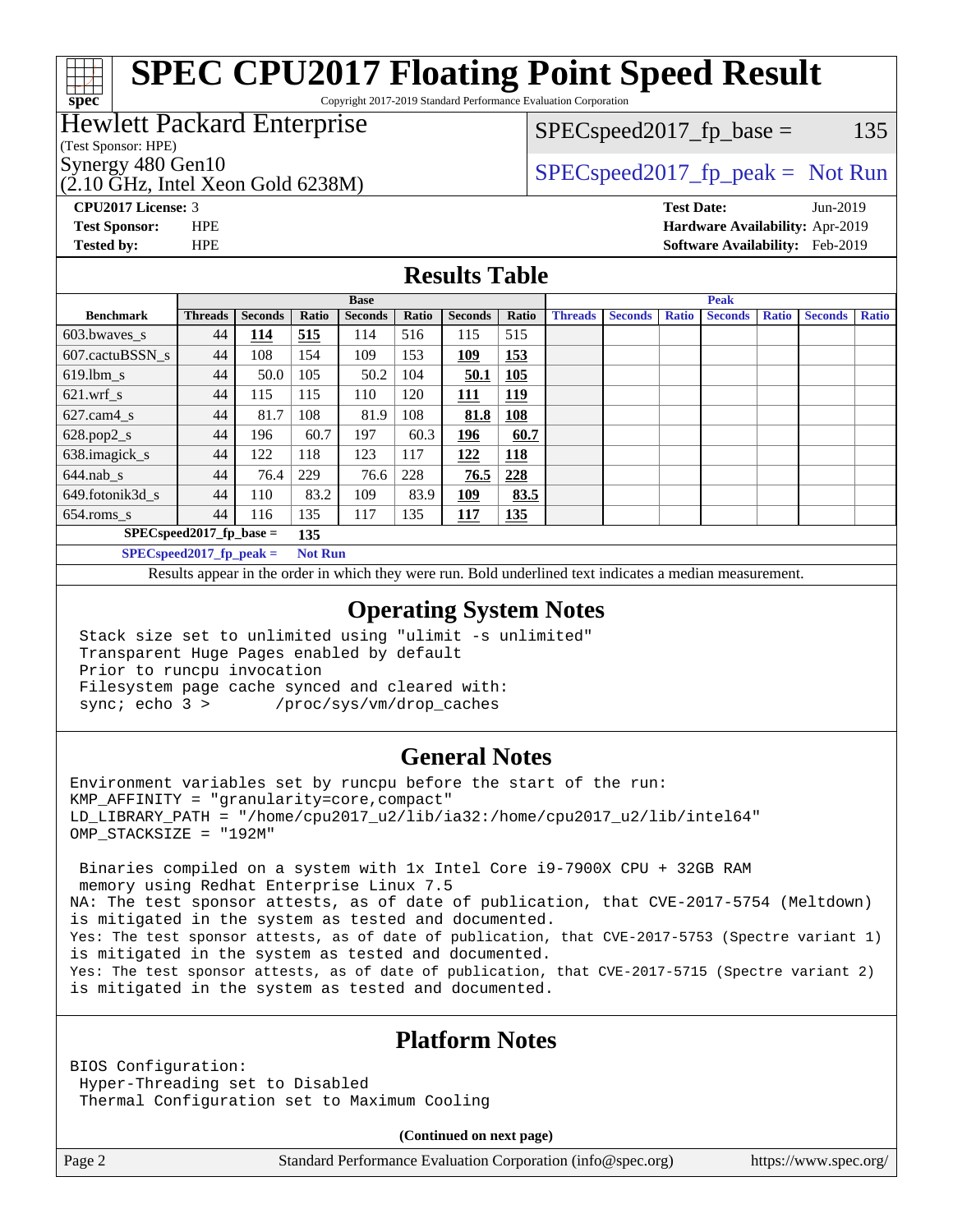# **[SPEC CPU2017 Floating Point Speed Result](http://www.spec.org/auto/cpu2017/Docs/result-fields.html#SPECCPU2017FloatingPointSpeedResult)**

Copyright 2017-2019 Standard Performance Evaluation Corporation

### Hewlett Packard Enterprise

 $SPEC speed2017<sub>fp</sub> base = 135$ 

### (Test Sponsor: HPE)

(2.10 GHz, Intel Xeon Gold 6238M)

Synergy 480 Gen10  $S^{perg}$  [SPECspeed2017\\_fp\\_peak =](http://www.spec.org/auto/cpu2017/Docs/result-fields.html#SPECspeed2017fppeak) Not Run

**[spec](http://www.spec.org/)**

**[CPU2017 License:](http://www.spec.org/auto/cpu2017/Docs/result-fields.html#CPU2017License)** 3 **[Test Date:](http://www.spec.org/auto/cpu2017/Docs/result-fields.html#TestDate)** Jun-2019 **[Test Sponsor:](http://www.spec.org/auto/cpu2017/Docs/result-fields.html#TestSponsor)** HPE **[Hardware Availability:](http://www.spec.org/auto/cpu2017/Docs/result-fields.html#HardwareAvailability)** Apr-2019 **[Tested by:](http://www.spec.org/auto/cpu2017/Docs/result-fields.html#Testedby)** HPE **[Software Availability:](http://www.spec.org/auto/cpu2017/Docs/result-fields.html#SoftwareAvailability)** Feb-2019

### **[Platform Notes \(Continued\)](http://www.spec.org/auto/cpu2017/Docs/result-fields.html#PlatformNotes)**

Page 3 Standard Performance Evaluation Corporation [\(info@spec.org\)](mailto:info@spec.org) <https://www.spec.org/> Memory Patrol Scrubbing set to Disabled LLC Prefetch set to Enabled LLC Dead Line Allocation set to Disabled Enhanced Processor Performance set to Enabled Workload Profile set to General Peak Frequency Compute Energy/Performance Bias set to Balanced Power Workload Profile set to Custom Numa Group Size Optimization set to Flat Intel UPI Link Power Management set to Enabled Sysinfo program /home/cpu2017\_u2/bin/sysinfo Rev: r5974 of 2018-05-19 9bcde8f2999c33d61f64985e45859ea9 running on sy480g10-2 Mon Jun 3 16:37:24 2019 SUT (System Under Test) info as seen by some common utilities. For more information on this section, see <https://www.spec.org/cpu2017/Docs/config.html#sysinfo> From /proc/cpuinfo model name : Intel(R) Xeon(R) Gold 6238M CPU @ 2.10GHz 2 "physical id"s (chips) 44 "processors" cores, siblings (Caution: counting these is hw and system dependent. The following excerpts from /proc/cpuinfo might not be reliable. Use with caution.) cpu cores : 22 siblings : 22 physical 0: cores 0 1 2 3 4 5 8 9 10 11 12 16 17 18 19 20 21 24 25 26 27 28 physical 1: cores 0 1 2 3 4 5 8 9 10 11 12 16 17 18 19 20 21 24 25 26 27 28 From lscpu: Architecture: x86\_64 CPU op-mode(s): 32-bit, 64-bit Byte Order: Little Endian  $CPU(s):$  44 On-line CPU(s) list: 0-43 Thread(s) per core: 1 Core(s) per socket: 22 Socket(s): 2 NUMA node(s): 2 Vendor ID: GenuineIntel CPU family: 6 Model: 85 Model name: Intel(R) Xeon(R) Gold 6238M CPU @ 2.10GHz Stepping: 7 CPU MHz: 2100.000 BogoMIPS: 4200.00 Virtualization: VT-x L1d cache: 32K **(Continued on next page)**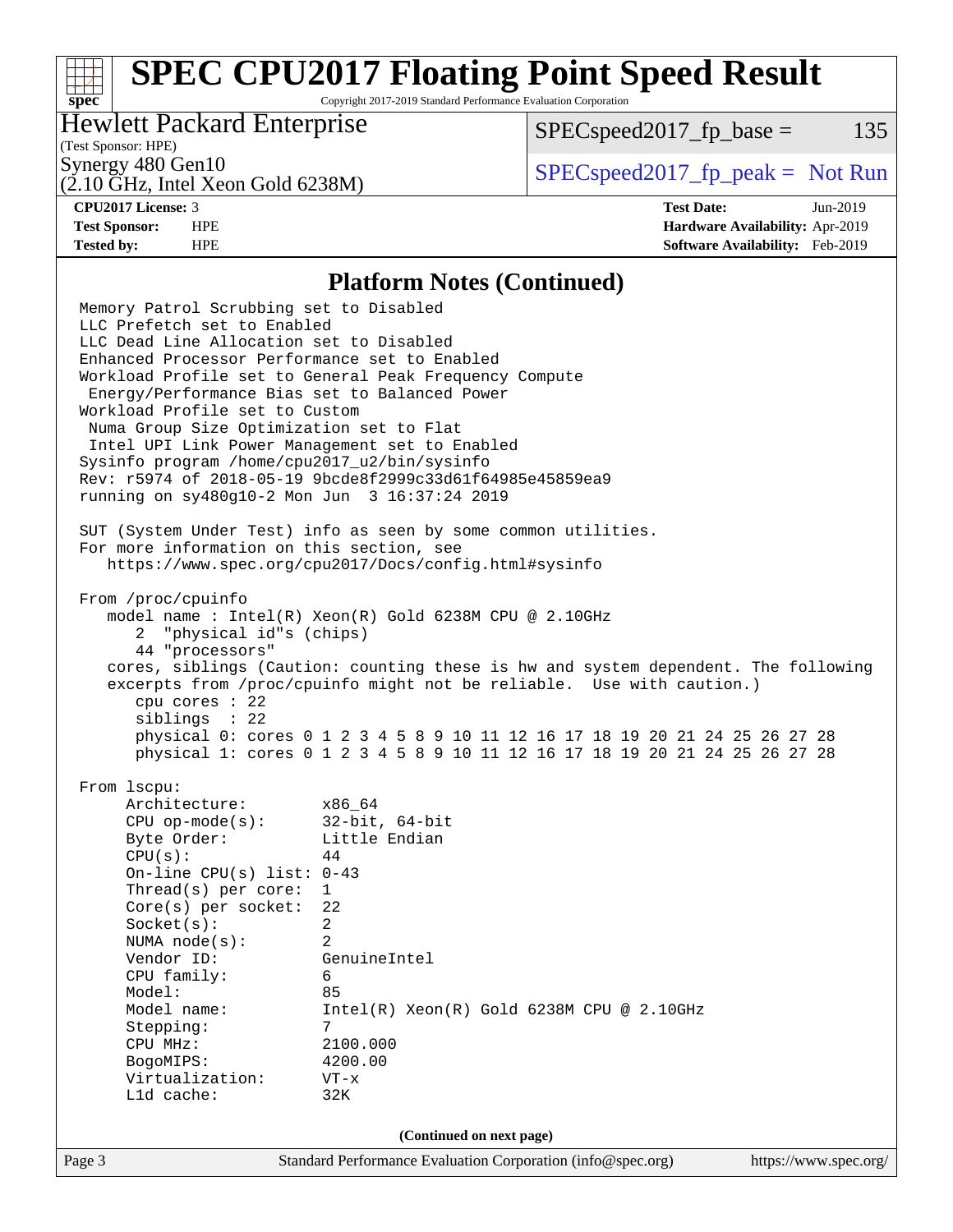### Page 4 Standard Performance Evaluation Corporation [\(info@spec.org\)](mailto:info@spec.org) <https://www.spec.org/> **[spec](http://www.spec.org/) [SPEC CPU2017 Floating Point Speed Result](http://www.spec.org/auto/cpu2017/Docs/result-fields.html#SPECCPU2017FloatingPointSpeedResult)** Copyright 2017-2019 Standard Performance Evaluation Corporation (Test Sponsor: HPE) Hewlett Packard Enterprise (2.10 GHz, Intel Xeon Gold 6238M) Synergy 480 Gen10  $S^{per}$  [SPECspeed2017\\_fp\\_peak =](http://www.spec.org/auto/cpu2017/Docs/result-fields.html#SPECspeed2017fppeak) Not Run  $SPEC speed2017<sub>fp</sub> base = 135$ **[CPU2017 License:](http://www.spec.org/auto/cpu2017/Docs/result-fields.html#CPU2017License)** 3 **[Test Date:](http://www.spec.org/auto/cpu2017/Docs/result-fields.html#TestDate)** Jun-2019 **[Test Sponsor:](http://www.spec.org/auto/cpu2017/Docs/result-fields.html#TestSponsor)** HPE **[Hardware Availability:](http://www.spec.org/auto/cpu2017/Docs/result-fields.html#HardwareAvailability)** Apr-2019 **[Tested by:](http://www.spec.org/auto/cpu2017/Docs/result-fields.html#Testedby)** HPE **[Software Availability:](http://www.spec.org/auto/cpu2017/Docs/result-fields.html#SoftwareAvailability)** Feb-2019 **[Platform Notes \(Continued\)](http://www.spec.org/auto/cpu2017/Docs/result-fields.html#PlatformNotes)** L1i cache: 32K L2 cache: 1024K L3 cache: 30976K NUMA node0 CPU(s): 0-21 NUMA node1 CPU(s): 22-43 Flags: fpu vme de pse tsc msr pae mce cx8 apic sep mtrr pge mca cmov pat pse36 clflush dts acpi mmx fxsr sse sse2 ss ht tm pbe syscall nx pdpe1gb rdtscp lm constant\_tsc art arch\_perfmon pebs bts rep\_good nopl xtopology nonstop\_tsc cpuid aperfmperf tsc\_known\_freq pni pclmulqdq dtes64 monitor ds\_cpl vmx smx est tm2 ssse3 sdbg fma cx16 xtpr pdcm pcid dca sse4\_1 sse4\_2 x2apic movbe popcnt tsc\_deadline\_timer aes xsave avx f16c rdrand lahf\_lm abm 3dnowprefetch cpuid\_fault epb cat\_l3 cdp\_l3 invpcid\_single intel\_ppin mba tpr\_shadow vnmi flexpriority ept vpid fsgsbase tsc\_adjust bmi1 hle avx2 smep bmi2 erms invpcid rtm cqm mpx rdt\_a avx512f avx512dq rdseed adx smap clflushopt clwb intel\_pt avx512cd avx512bw avx512vl xsaveopt xsavec xgetbv1 xsaves cqm\_llc cqm\_occup\_llc cqm\_mbm\_total cqm\_mbm\_local ibpb ibrs stibp dtherm ida arat pln pts pku ospke avx512\_vnni arch\_capabilities ssbd /proc/cpuinfo cache data cache size : 30976 KB From numactl --hardware WARNING: a numactl 'node' might or might not correspond to a physical chip. available: 2 nodes (0-1) node 0 cpus: 0 1 2 3 4 5 6 7 8 9 10 11 12 13 14 15 16 17 18 19 20 21 node 0 size: 193017 MB node 0 free: 192409 MB node 1 cpus: 22 23 24 25 26 27 28 29 30 31 32 33 34 35 36 37 38 39 40 41 42 43 node 1 size: 193333 MB node 1 free: 193137 MB node distances: node 0 1 0: 10 21 1: 21 10 From /proc/meminfo MemTotal: 395623292 kB HugePages\_Total: 0 Hugepagesize: 2048 kB From /etc/\*release\* /etc/\*version\* os-release: NAME="SLES" VERSION="15" VERSION\_ID="15" PRETTY\_NAME="SUSE Linux Enterprise Server 15" ID="sles" ID\_LIKE="suse" **(Continued on next page)**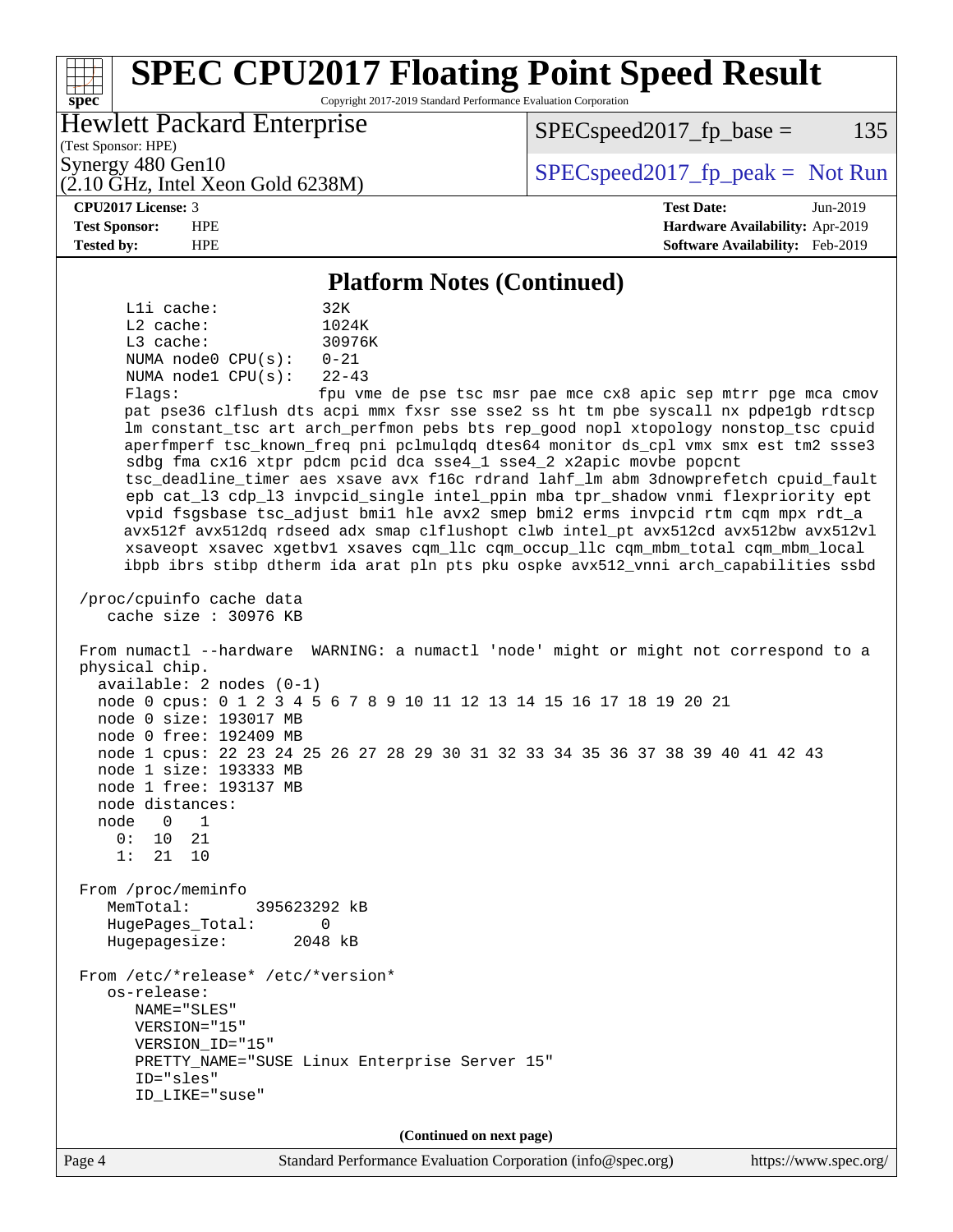### **[spec](http://www.spec.org/) [SPEC CPU2017 Floating Point Speed Result](http://www.spec.org/auto/cpu2017/Docs/result-fields.html#SPECCPU2017FloatingPointSpeedResult)** Copyright 2017-2019 Standard Performance Evaluation Corporation (Test Sponsor: HPE) Hewlett Packard Enterprise  $(2.10 \text{ GHz}, \text{Intel Xeon Gold } 6238\text{M})$  $\begin{array}{c|c}\n\text{Synergy } 480 \text{ Gen10} \\
\hline\n\text{Gen10} \\
\text{SPEC speed} \\
\text{2017\_fp\_peak} = \text{Not Run}\n\end{array}$  $SPEC speed2017_fp\_base = 135$ **[CPU2017 License:](http://www.spec.org/auto/cpu2017/Docs/result-fields.html#CPU2017License)** 3 **[Test Date:](http://www.spec.org/auto/cpu2017/Docs/result-fields.html#TestDate)** Jun-2019 **[Test Sponsor:](http://www.spec.org/auto/cpu2017/Docs/result-fields.html#TestSponsor)** HPE **[Hardware Availability:](http://www.spec.org/auto/cpu2017/Docs/result-fields.html#HardwareAvailability)** Apr-2019 **[Tested by:](http://www.spec.org/auto/cpu2017/Docs/result-fields.html#Testedby)** HPE **[Software Availability:](http://www.spec.org/auto/cpu2017/Docs/result-fields.html#SoftwareAvailability)** Feb-2019 **[Platform Notes \(Continued\)](http://www.spec.org/auto/cpu2017/Docs/result-fields.html#PlatformNotes)** ANSI\_COLOR="0;32" CPE\_NAME="cpe:/o:suse:sles:15" uname -a: Linux sy480g10-2 4.12.14-23-default #1 SMP Tue May 29 21:04:44 UTC 2018 (cd0437b) x86\_64 x86\_64 x86\_64 GNU/Linux Kernel self-reported vulnerability status: CVE-2017-5754 (Meltdown): Not affected CVE-2017-5753 (Spectre variant 1): Mitigation: \_\_user pointer sanitization CVE-2017-5715 (Spectre variant 2): Mitigation: Indirect Branch Restricted Speculation, IBPB, IBRS\_FW run-level 3 Jun 3 16:35 SPEC is set to: /home/cpu2017\_u2 Filesystem Type Size Used Avail Use% Mounted on /dev/sdb2 btrfs 371G 92G 279G 25% /home Additional information from dmidecode follows. WARNING: Use caution when you interpret this section. The 'dmidecode' program reads system data which is "intended to allow hardware to be accurately determined", but the intent may not be met, as there are frequent changes to hardware, firmware, and the "DMTF SMBIOS" standard. BIOS HPE I42 02/02/2019 Memory: 24x UNKNOWN NOT AVAILABLE 16 GB 2 rank 2933 (End of data from sysinfo program) **[Compiler Version Notes](http://www.spec.org/auto/cpu2017/Docs/result-fields.html#CompilerVersionNotes)** ============================================================================== CC 619.lbm\_s(base) 638.imagick\_s(base) 644.nab\_s(base) ------------------------------------------------------------------------------ Intel(R) C Intel(R) 64 Compiler for applications running on Intel(R)  $64$ , Version 19.0.2.187 Build 20190117 Copyright (C) 1985-2019 Intel Corporation. All rights reserved. ------------------------------------------------------------------------------ ============================================================================== FC 607.cactuBSSN\_s(base) ------------------------------------------------------------------------------ Intel(R) C++ Intel(R) 64 Compiler for applications running on Intel(R) 64, Version 19.0.2.187 Build 20190117 Copyright (C) 1985-2019 Intel Corporation. All rights reserved. **(Continued on next page)**

Page 5 Standard Performance Evaluation Corporation [\(info@spec.org\)](mailto:info@spec.org) <https://www.spec.org/>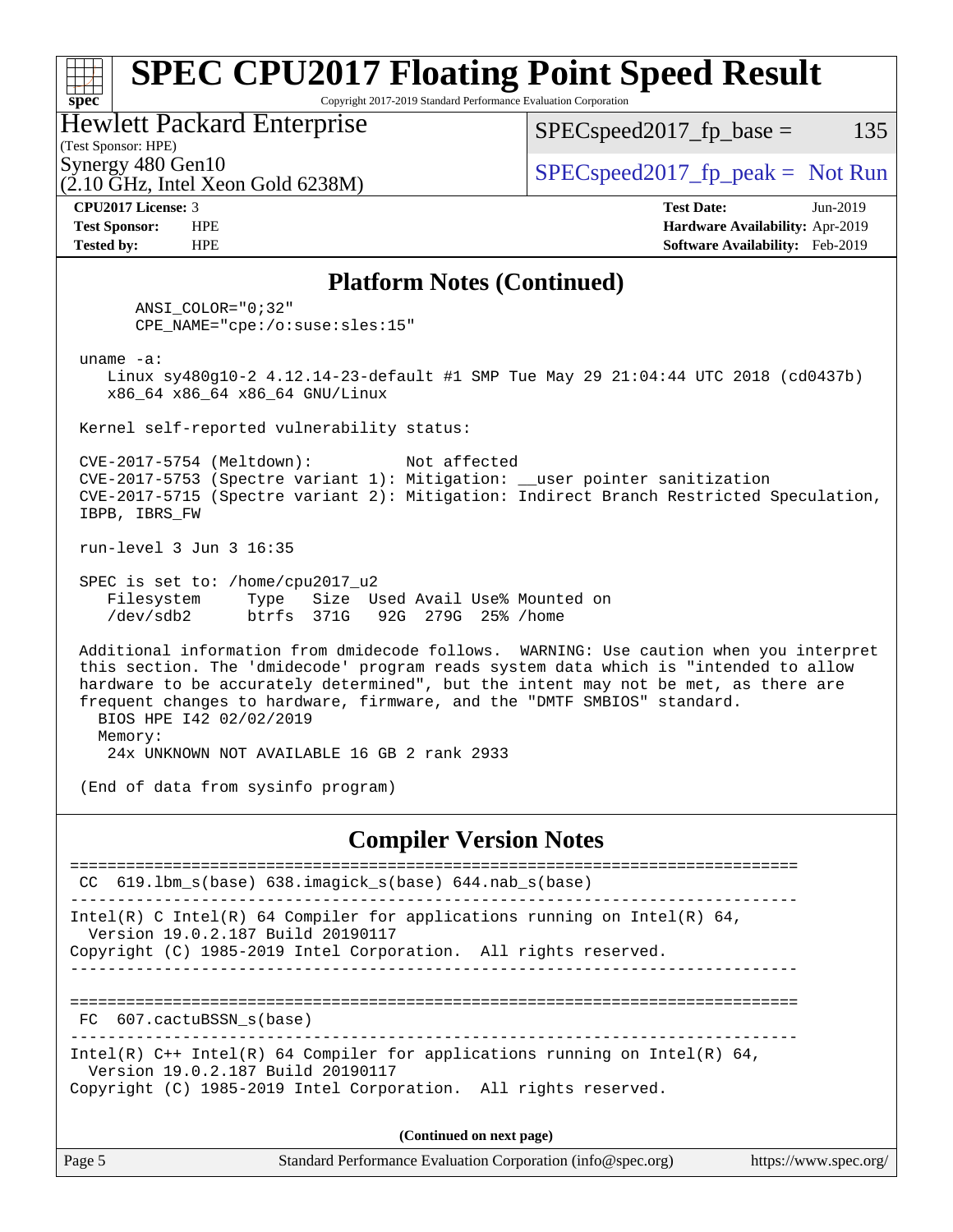# **[spec](http://www.spec.org/)**

# **[SPEC CPU2017 Floating Point Speed Result](http://www.spec.org/auto/cpu2017/Docs/result-fields.html#SPECCPU2017FloatingPointSpeedResult)**

Copyright 2017-2019 Standard Performance Evaluation Corporation

Hewlett Packard Enterprise

 $SPEC speed2017_fp\_base = 135$ 

(Test Sponsor: HPE)

 $(2.10 \text{ GHz}, \text{Intel Xeon Gold } 6238\text{M})$ 

Synergy 480 Gen10<br>  $SPEC speed2017<sub>rfp</sub> peak = Not Run$ 

**[CPU2017 License:](http://www.spec.org/auto/cpu2017/Docs/result-fields.html#CPU2017License)** 3 **[Test Date:](http://www.spec.org/auto/cpu2017/Docs/result-fields.html#TestDate)** Jun-2019 **[Test Sponsor:](http://www.spec.org/auto/cpu2017/Docs/result-fields.html#TestSponsor)** HPE **[Hardware Availability:](http://www.spec.org/auto/cpu2017/Docs/result-fields.html#HardwareAvailability)** Apr-2019 **[Tested by:](http://www.spec.org/auto/cpu2017/Docs/result-fields.html#Testedby)** HPE **[Software Availability:](http://www.spec.org/auto/cpu2017/Docs/result-fields.html#SoftwareAvailability)** Feb-2019

### **[Compiler Version Notes \(Continued\)](http://www.spec.org/auto/cpu2017/Docs/result-fields.html#CompilerVersionNotes)**

| Intel(R) C Intel(R) 64 Compiler for applications running on Intel(R) 64,<br>Version 19.0.2.187 Build 20190117                                                                          |  |  |  |  |  |
|----------------------------------------------------------------------------------------------------------------------------------------------------------------------------------------|--|--|--|--|--|
| Copyright (C) 1985-2019 Intel Corporation. All rights reserved.<br>Intel(R) Fortran Intel(R) 64 Compiler for applications running on Intel(R)<br>64, Version 19.0.2.187 Build 20190117 |  |  |  |  |  |
| Copyright (C) 1985-2019 Intel Corporation. All rights reserved.                                                                                                                        |  |  |  |  |  |
|                                                                                                                                                                                        |  |  |  |  |  |
| 603.bwaves s(base) 649.fotonik3d s(base) 654.roms s(base)<br>FC.                                                                                                                       |  |  |  |  |  |
| Intel(R) Fortran Intel(R) 64 Compiler for applications running on Intel(R)<br>64, Version 19.0.2.187 Build 20190117                                                                    |  |  |  |  |  |
| Copyright (C) 1985-2019 Intel Corporation. All rights reserved.                                                                                                                        |  |  |  |  |  |
|                                                                                                                                                                                        |  |  |  |  |  |
| 621.wrf $s(base)$ 627.cam4 $s(base)$ 628.pop2 $s(base)$<br>CC.                                                                                                                         |  |  |  |  |  |
| $Intel(R)$ Fortran Intel(R) 64 Compiler for applications running on Intel(R)<br>64, Version 19.0.2.187 Build 20190117                                                                  |  |  |  |  |  |
| Copyright (C) 1985-2019 Intel Corporation. All rights reserved.<br>Intel(R) C Intel(R) 64 Compiler for applications running on Intel(R) 64,<br>Version 19.0.2.187 Build 20190117       |  |  |  |  |  |
| Copyright (C) 1985-2019 Intel Corporation. All rights reserved.                                                                                                                        |  |  |  |  |  |
|                                                                                                                                                                                        |  |  |  |  |  |

## **[Base Compiler Invocation](http://www.spec.org/auto/cpu2017/Docs/result-fields.html#BaseCompilerInvocation)**

[C benchmarks](http://www.spec.org/auto/cpu2017/Docs/result-fields.html#Cbenchmarks):  $\text{icc}$  -m64 -std=c11 [Fortran benchmarks](http://www.spec.org/auto/cpu2017/Docs/result-fields.html#Fortranbenchmarks): [ifort -m64](http://www.spec.org/cpu2017/results/res2019q3/cpu2017-20190624-15618.flags.html#user_FCbase_intel_ifort_64bit_24f2bb282fbaeffd6157abe4f878425411749daecae9a33200eee2bee2fe76f3b89351d69a8130dd5949958ce389cf37ff59a95e7a40d588e8d3a57e0c3fd751) [Benchmarks using both Fortran and C](http://www.spec.org/auto/cpu2017/Docs/result-fields.html#BenchmarksusingbothFortranandC): [ifort -m64](http://www.spec.org/cpu2017/results/res2019q3/cpu2017-20190624-15618.flags.html#user_CC_FCbase_intel_ifort_64bit_24f2bb282fbaeffd6157abe4f878425411749daecae9a33200eee2bee2fe76f3b89351d69a8130dd5949958ce389cf37ff59a95e7a40d588e8d3a57e0c3fd751) [icc -m64 -std=c11](http://www.spec.org/cpu2017/results/res2019q3/cpu2017-20190624-15618.flags.html#user_CC_FCbase_intel_icc_64bit_c11_33ee0cdaae7deeeab2a9725423ba97205ce30f63b9926c2519791662299b76a0318f32ddfffdc46587804de3178b4f9328c46fa7c2b0cd779d7a61945c91cd35) [Benchmarks using Fortran, C, and C++:](http://www.spec.org/auto/cpu2017/Docs/result-fields.html#BenchmarksusingFortranCandCXX) [icpc -m64](http://www.spec.org/cpu2017/results/res2019q3/cpu2017-20190624-15618.flags.html#user_CC_CXX_FCbase_intel_icpc_64bit_4ecb2543ae3f1412ef961e0650ca070fec7b7afdcd6ed48761b84423119d1bf6bdf5cad15b44d48e7256388bc77273b966e5eb805aefd121eb22e9299b2ec9d9) [icc -m64 -std=c11](http://www.spec.org/cpu2017/results/res2019q3/cpu2017-20190624-15618.flags.html#user_CC_CXX_FCbase_intel_icc_64bit_c11_33ee0cdaae7deeeab2a9725423ba97205ce30f63b9926c2519791662299b76a0318f32ddfffdc46587804de3178b4f9328c46fa7c2b0cd779d7a61945c91cd35) [ifort -m64](http://www.spec.org/cpu2017/results/res2019q3/cpu2017-20190624-15618.flags.html#user_CC_CXX_FCbase_intel_ifort_64bit_24f2bb282fbaeffd6157abe4f878425411749daecae9a33200eee2bee2fe76f3b89351d69a8130dd5949958ce389cf37ff59a95e7a40d588e8d3a57e0c3fd751)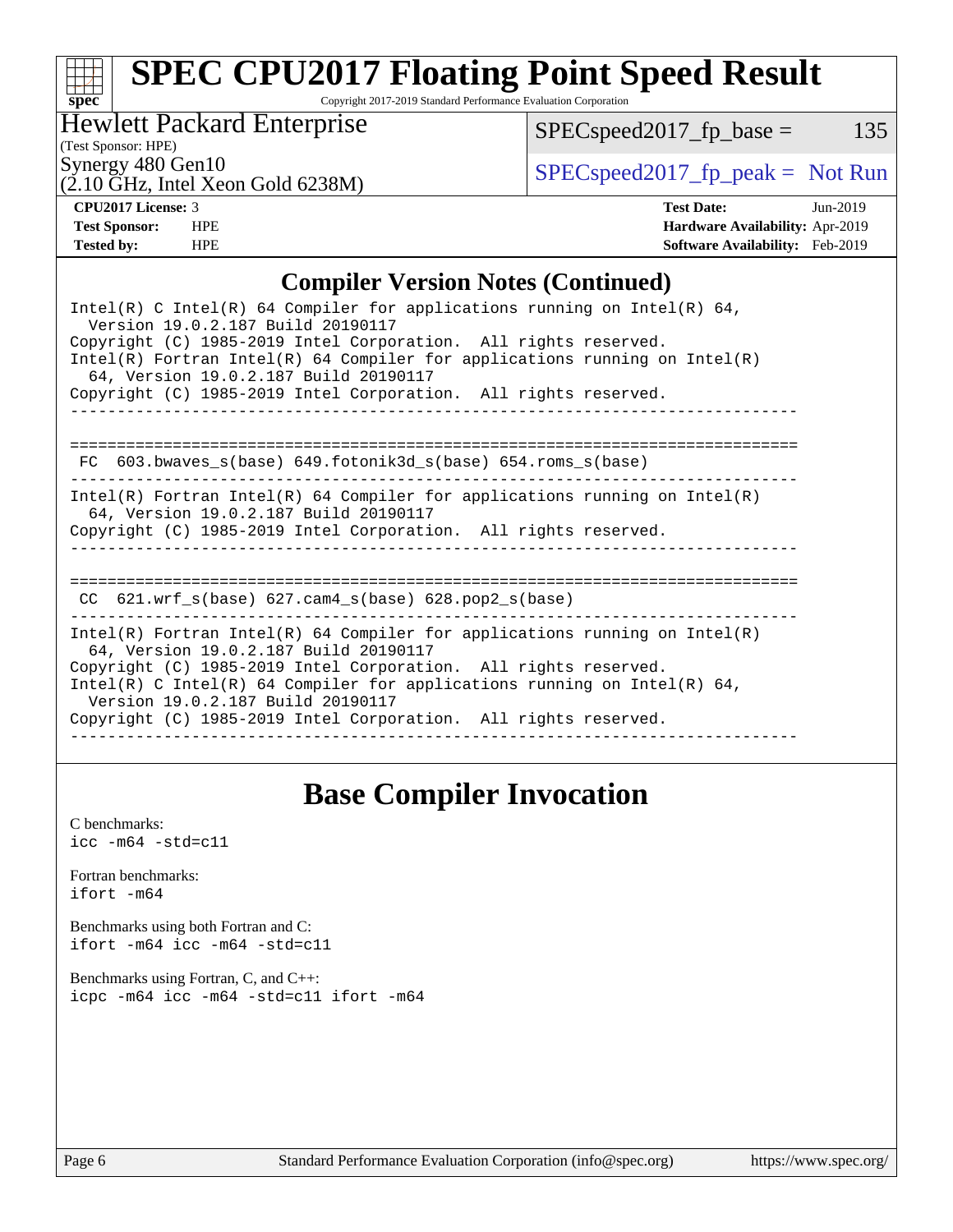# **[SPEC CPU2017 Floating Point Speed Result](http://www.spec.org/auto/cpu2017/Docs/result-fields.html#SPECCPU2017FloatingPointSpeedResult)**

Copyright 2017-2019 Standard Performance Evaluation Corporation

### Hewlett Packard Enterprise

 $SPEC speed2017_fp\_base = 135$ 

### (Test Sponsor: HPE)

**[spec](http://www.spec.org/)**

(2.10 GHz, Intel Xeon Gold 6238M)

Synergy 480 Gen10  $S^{per}$  [SPECspeed2017\\_fp\\_peak =](http://www.spec.org/auto/cpu2017/Docs/result-fields.html#SPECspeed2017fppeak) Not Run

**[CPU2017 License:](http://www.spec.org/auto/cpu2017/Docs/result-fields.html#CPU2017License)** 3 **[Test Date:](http://www.spec.org/auto/cpu2017/Docs/result-fields.html#TestDate)** Jun-2019 **[Test Sponsor:](http://www.spec.org/auto/cpu2017/Docs/result-fields.html#TestSponsor)** HPE **[Hardware Availability:](http://www.spec.org/auto/cpu2017/Docs/result-fields.html#HardwareAvailability)** Apr-2019 **[Tested by:](http://www.spec.org/auto/cpu2017/Docs/result-fields.html#Testedby)** HPE **[Software Availability:](http://www.spec.org/auto/cpu2017/Docs/result-fields.html#SoftwareAvailability)** Feb-2019

## **[Base Portability Flags](http://www.spec.org/auto/cpu2017/Docs/result-fields.html#BasePortabilityFlags)**

 603.bwaves\_s: [-DSPEC\\_LP64](http://www.spec.org/cpu2017/results/res2019q3/cpu2017-20190624-15618.flags.html#suite_basePORTABILITY603_bwaves_s_DSPEC_LP64) 607.cactuBSSN\_s: [-DSPEC\\_LP64](http://www.spec.org/cpu2017/results/res2019q3/cpu2017-20190624-15618.flags.html#suite_basePORTABILITY607_cactuBSSN_s_DSPEC_LP64) 619.lbm\_s: [-DSPEC\\_LP64](http://www.spec.org/cpu2017/results/res2019q3/cpu2017-20190624-15618.flags.html#suite_basePORTABILITY619_lbm_s_DSPEC_LP64) 621.wrf\_s: [-DSPEC\\_LP64](http://www.spec.org/cpu2017/results/res2019q3/cpu2017-20190624-15618.flags.html#suite_basePORTABILITY621_wrf_s_DSPEC_LP64) [-DSPEC\\_CASE\\_FLAG](http://www.spec.org/cpu2017/results/res2019q3/cpu2017-20190624-15618.flags.html#b621.wrf_s_baseCPORTABILITY_DSPEC_CASE_FLAG) [-convert big\\_endian](http://www.spec.org/cpu2017/results/res2019q3/cpu2017-20190624-15618.flags.html#user_baseFPORTABILITY621_wrf_s_convert_big_endian_c3194028bc08c63ac5d04de18c48ce6d347e4e562e8892b8bdbdc0214820426deb8554edfa529a3fb25a586e65a3d812c835984020483e7e73212c4d31a38223) 627.cam4\_s: [-DSPEC\\_LP64](http://www.spec.org/cpu2017/results/res2019q3/cpu2017-20190624-15618.flags.html#suite_basePORTABILITY627_cam4_s_DSPEC_LP64) [-DSPEC\\_CASE\\_FLAG](http://www.spec.org/cpu2017/results/res2019q3/cpu2017-20190624-15618.flags.html#b627.cam4_s_baseCPORTABILITY_DSPEC_CASE_FLAG) 628.pop2\_s: [-DSPEC\\_LP64](http://www.spec.org/cpu2017/results/res2019q3/cpu2017-20190624-15618.flags.html#suite_basePORTABILITY628_pop2_s_DSPEC_LP64) [-DSPEC\\_CASE\\_FLAG](http://www.spec.org/cpu2017/results/res2019q3/cpu2017-20190624-15618.flags.html#b628.pop2_s_baseCPORTABILITY_DSPEC_CASE_FLAG) [-convert big\\_endian](http://www.spec.org/cpu2017/results/res2019q3/cpu2017-20190624-15618.flags.html#user_baseFPORTABILITY628_pop2_s_convert_big_endian_c3194028bc08c63ac5d04de18c48ce6d347e4e562e8892b8bdbdc0214820426deb8554edfa529a3fb25a586e65a3d812c835984020483e7e73212c4d31a38223) [-assume byterecl](http://www.spec.org/cpu2017/results/res2019q3/cpu2017-20190624-15618.flags.html#user_baseFPORTABILITY628_pop2_s_assume_byterecl_7e47d18b9513cf18525430bbf0f2177aa9bf368bc7a059c09b2c06a34b53bd3447c950d3f8d6c70e3faf3a05c8557d66a5798b567902e8849adc142926523472) 638.imagick\_s: [-DSPEC\\_LP64](http://www.spec.org/cpu2017/results/res2019q3/cpu2017-20190624-15618.flags.html#suite_basePORTABILITY638_imagick_s_DSPEC_LP64) 644.nab\_s: [-DSPEC\\_LP64](http://www.spec.org/cpu2017/results/res2019q3/cpu2017-20190624-15618.flags.html#suite_basePORTABILITY644_nab_s_DSPEC_LP64) 649.fotonik3d\_s: [-DSPEC\\_LP64](http://www.spec.org/cpu2017/results/res2019q3/cpu2017-20190624-15618.flags.html#suite_basePORTABILITY649_fotonik3d_s_DSPEC_LP64) 654.roms\_s: [-DSPEC\\_LP64](http://www.spec.org/cpu2017/results/res2019q3/cpu2017-20190624-15618.flags.html#suite_basePORTABILITY654_roms_s_DSPEC_LP64)

## **[Base Optimization Flags](http://www.spec.org/auto/cpu2017/Docs/result-fields.html#BaseOptimizationFlags)**

#### [C benchmarks](http://www.spec.org/auto/cpu2017/Docs/result-fields.html#Cbenchmarks):

[-xCORE-AVX512](http://www.spec.org/cpu2017/results/res2019q3/cpu2017-20190624-15618.flags.html#user_CCbase_f-xCORE-AVX512) [-ipo](http://www.spec.org/cpu2017/results/res2019q3/cpu2017-20190624-15618.flags.html#user_CCbase_f-ipo) [-O3](http://www.spec.org/cpu2017/results/res2019q3/cpu2017-20190624-15618.flags.html#user_CCbase_f-O3) [-no-prec-div](http://www.spec.org/cpu2017/results/res2019q3/cpu2017-20190624-15618.flags.html#user_CCbase_f-no-prec-div) [-qopt-prefetch](http://www.spec.org/cpu2017/results/res2019q3/cpu2017-20190624-15618.flags.html#user_CCbase_f-qopt-prefetch)

[-ffinite-math-only](http://www.spec.org/cpu2017/results/res2019q3/cpu2017-20190624-15618.flags.html#user_CCbase_f_finite_math_only_cb91587bd2077682c4b38af759c288ed7c732db004271a9512da14a4f8007909a5f1427ecbf1a0fb78ff2a814402c6114ac565ca162485bbcae155b5e4258871) [-qopt-mem-layout-trans=4](http://www.spec.org/cpu2017/results/res2019q3/cpu2017-20190624-15618.flags.html#user_CCbase_f-qopt-mem-layout-trans_fa39e755916c150a61361b7846f310bcdf6f04e385ef281cadf3647acec3f0ae266d1a1d22d972a7087a248fd4e6ca390a3634700869573d231a252c784941a8) [-qopenmp](http://www.spec.org/cpu2017/results/res2019q3/cpu2017-20190624-15618.flags.html#user_CCbase_qopenmp_16be0c44f24f464004c6784a7acb94aca937f053568ce72f94b139a11c7c168634a55f6653758ddd83bcf7b8463e8028bb0b48b77bcddc6b78d5d95bb1df2967) [-DSPEC\\_OPENMP](http://www.spec.org/cpu2017/results/res2019q3/cpu2017-20190624-15618.flags.html#suite_CCbase_DSPEC_OPENMP) [-qopt-prefetch-issue-excl-hint](http://www.spec.org/cpu2017/results/res2019q3/cpu2017-20190624-15618.flags.html#user_CCbase_f-qopt-prefetch-issue-excl-hint) [-ansi-alias](http://www.spec.org/cpu2017/results/res2019q3/cpu2017-20190624-15618.flags.html#user_CCbase_f-ansi-alias) [-complex-limited-range](http://www.spec.org/cpu2017/results/res2019q3/cpu2017-20190624-15618.flags.html#user_CCbase_f-complex-limited-range)

#### [Fortran benchmarks](http://www.spec.org/auto/cpu2017/Docs/result-fields.html#Fortranbenchmarks):

[-DSPEC\\_OPENMP](http://www.spec.org/cpu2017/results/res2019q3/cpu2017-20190624-15618.flags.html#suite_FCbase_DSPEC_OPENMP) [-xCORE-AVX512](http://www.spec.org/cpu2017/results/res2019q3/cpu2017-20190624-15618.flags.html#user_FCbase_f-xCORE-AVX512) [-ipo](http://www.spec.org/cpu2017/results/res2019q3/cpu2017-20190624-15618.flags.html#user_FCbase_f-ipo) [-O3](http://www.spec.org/cpu2017/results/res2019q3/cpu2017-20190624-15618.flags.html#user_FCbase_f-O3) [-no-prec-div](http://www.spec.org/cpu2017/results/res2019q3/cpu2017-20190624-15618.flags.html#user_FCbase_f-no-prec-div) [-qopt-prefetch](http://www.spec.org/cpu2017/results/res2019q3/cpu2017-20190624-15618.flags.html#user_FCbase_f-qopt-prefetch) [-ffinite-math-only](http://www.spec.org/cpu2017/results/res2019q3/cpu2017-20190624-15618.flags.html#user_FCbase_f_finite_math_only_cb91587bd2077682c4b38af759c288ed7c732db004271a9512da14a4f8007909a5f1427ecbf1a0fb78ff2a814402c6114ac565ca162485bbcae155b5e4258871) [-qopt-mem-layout-trans=4](http://www.spec.org/cpu2017/results/res2019q3/cpu2017-20190624-15618.flags.html#user_FCbase_f-qopt-mem-layout-trans_fa39e755916c150a61361b7846f310bcdf6f04e385ef281cadf3647acec3f0ae266d1a1d22d972a7087a248fd4e6ca390a3634700869573d231a252c784941a8) [-qopenmp](http://www.spec.org/cpu2017/results/res2019q3/cpu2017-20190624-15618.flags.html#user_FCbase_qopenmp_16be0c44f24f464004c6784a7acb94aca937f053568ce72f94b139a11c7c168634a55f6653758ddd83bcf7b8463e8028bb0b48b77bcddc6b78d5d95bb1df2967) [-qopt-prefetch-issue-excl-hint](http://www.spec.org/cpu2017/results/res2019q3/cpu2017-20190624-15618.flags.html#user_FCbase_f-qopt-prefetch-issue-excl-hint) [-ansi-alias](http://www.spec.org/cpu2017/results/res2019q3/cpu2017-20190624-15618.flags.html#user_FCbase_f-ansi-alias) [-complex-limited-range](http://www.spec.org/cpu2017/results/res2019q3/cpu2017-20190624-15618.flags.html#user_FCbase_f-complex-limited-range) [-nostandard-realloc-lhs](http://www.spec.org/cpu2017/results/res2019q3/cpu2017-20190624-15618.flags.html#user_FCbase_f_2003_std_realloc_82b4557e90729c0f113870c07e44d33d6f5a304b4f63d4c15d2d0f1fab99f5daaed73bdb9275d9ae411527f28b936061aa8b9c8f2d63842963b95c9dd6426b8a)

[Benchmarks using both Fortran and C](http://www.spec.org/auto/cpu2017/Docs/result-fields.html#BenchmarksusingbothFortranandC):

[-xCORE-AVX512](http://www.spec.org/cpu2017/results/res2019q3/cpu2017-20190624-15618.flags.html#user_CC_FCbase_f-xCORE-AVX512) [-ipo](http://www.spec.org/cpu2017/results/res2019q3/cpu2017-20190624-15618.flags.html#user_CC_FCbase_f-ipo) [-O3](http://www.spec.org/cpu2017/results/res2019q3/cpu2017-20190624-15618.flags.html#user_CC_FCbase_f-O3) [-no-prec-div](http://www.spec.org/cpu2017/results/res2019q3/cpu2017-20190624-15618.flags.html#user_CC_FCbase_f-no-prec-div) [-qopt-prefetch](http://www.spec.org/cpu2017/results/res2019q3/cpu2017-20190624-15618.flags.html#user_CC_FCbase_f-qopt-prefetch) [-ffinite-math-only](http://www.spec.org/cpu2017/results/res2019q3/cpu2017-20190624-15618.flags.html#user_CC_FCbase_f_finite_math_only_cb91587bd2077682c4b38af759c288ed7c732db004271a9512da14a4f8007909a5f1427ecbf1a0fb78ff2a814402c6114ac565ca162485bbcae155b5e4258871) [-qopt-mem-layout-trans=4](http://www.spec.org/cpu2017/results/res2019q3/cpu2017-20190624-15618.flags.html#user_CC_FCbase_f-qopt-mem-layout-trans_fa39e755916c150a61361b7846f310bcdf6f04e385ef281cadf3647acec3f0ae266d1a1d22d972a7087a248fd4e6ca390a3634700869573d231a252c784941a8) [-qopenmp](http://www.spec.org/cpu2017/results/res2019q3/cpu2017-20190624-15618.flags.html#user_CC_FCbase_qopenmp_16be0c44f24f464004c6784a7acb94aca937f053568ce72f94b139a11c7c168634a55f6653758ddd83bcf7b8463e8028bb0b48b77bcddc6b78d5d95bb1df2967) [-DSPEC\\_OPENMP](http://www.spec.org/cpu2017/results/res2019q3/cpu2017-20190624-15618.flags.html#suite_CC_FCbase_DSPEC_OPENMP) [-qopt-prefetch-issue-excl-hint](http://www.spec.org/cpu2017/results/res2019q3/cpu2017-20190624-15618.flags.html#user_CC_FCbase_f-qopt-prefetch-issue-excl-hint) [-ansi-alias](http://www.spec.org/cpu2017/results/res2019q3/cpu2017-20190624-15618.flags.html#user_CC_FCbase_f-ansi-alias) [-complex-limited-range](http://www.spec.org/cpu2017/results/res2019q3/cpu2017-20190624-15618.flags.html#user_CC_FCbase_f-complex-limited-range) [-nostandard-realloc-lhs](http://www.spec.org/cpu2017/results/res2019q3/cpu2017-20190624-15618.flags.html#user_CC_FCbase_f_2003_std_realloc_82b4557e90729c0f113870c07e44d33d6f5a304b4f63d4c15d2d0f1fab99f5daaed73bdb9275d9ae411527f28b936061aa8b9c8f2d63842963b95c9dd6426b8a)

[Benchmarks using Fortran, C, and C++:](http://www.spec.org/auto/cpu2017/Docs/result-fields.html#BenchmarksusingFortranCandCXX)

[-xCORE-AVX512](http://www.spec.org/cpu2017/results/res2019q3/cpu2017-20190624-15618.flags.html#user_CC_CXX_FCbase_f-xCORE-AVX512) [-ipo](http://www.spec.org/cpu2017/results/res2019q3/cpu2017-20190624-15618.flags.html#user_CC_CXX_FCbase_f-ipo) [-O3](http://www.spec.org/cpu2017/results/res2019q3/cpu2017-20190624-15618.flags.html#user_CC_CXX_FCbase_f-O3) [-no-prec-div](http://www.spec.org/cpu2017/results/res2019q3/cpu2017-20190624-15618.flags.html#user_CC_CXX_FCbase_f-no-prec-div) [-qopt-prefetch](http://www.spec.org/cpu2017/results/res2019q3/cpu2017-20190624-15618.flags.html#user_CC_CXX_FCbase_f-qopt-prefetch) [-ffinite-math-only](http://www.spec.org/cpu2017/results/res2019q3/cpu2017-20190624-15618.flags.html#user_CC_CXX_FCbase_f_finite_math_only_cb91587bd2077682c4b38af759c288ed7c732db004271a9512da14a4f8007909a5f1427ecbf1a0fb78ff2a814402c6114ac565ca162485bbcae155b5e4258871) [-qopt-mem-layout-trans=4](http://www.spec.org/cpu2017/results/res2019q3/cpu2017-20190624-15618.flags.html#user_CC_CXX_FCbase_f-qopt-mem-layout-trans_fa39e755916c150a61361b7846f310bcdf6f04e385ef281cadf3647acec3f0ae266d1a1d22d972a7087a248fd4e6ca390a3634700869573d231a252c784941a8) [-qopenmp](http://www.spec.org/cpu2017/results/res2019q3/cpu2017-20190624-15618.flags.html#user_CC_CXX_FCbase_qopenmp_16be0c44f24f464004c6784a7acb94aca937f053568ce72f94b139a11c7c168634a55f6653758ddd83bcf7b8463e8028bb0b48b77bcddc6b78d5d95bb1df2967) [-DSPEC\\_OPENMP](http://www.spec.org/cpu2017/results/res2019q3/cpu2017-20190624-15618.flags.html#suite_CC_CXX_FCbase_DSPEC_OPENMP) [-qopt-prefetch-issue-excl-hint](http://www.spec.org/cpu2017/results/res2019q3/cpu2017-20190624-15618.flags.html#user_CC_CXX_FCbase_f-qopt-prefetch-issue-excl-hint) [-ansi-alias](http://www.spec.org/cpu2017/results/res2019q3/cpu2017-20190624-15618.flags.html#user_CC_CXX_FCbase_f-ansi-alias) [-complex-limited-range](http://www.spec.org/cpu2017/results/res2019q3/cpu2017-20190624-15618.flags.html#user_CC_CXX_FCbase_f-complex-limited-range) [-nostandard-realloc-lhs](http://www.spec.org/cpu2017/results/res2019q3/cpu2017-20190624-15618.flags.html#user_CC_CXX_FCbase_f_2003_std_realloc_82b4557e90729c0f113870c07e44d33d6f5a304b4f63d4c15d2d0f1fab99f5daaed73bdb9275d9ae411527f28b936061aa8b9c8f2d63842963b95c9dd6426b8a)

The flags files that were used to format this result can be browsed at <http://www.spec.org/cpu2017/flags/HPE-ic19.0u1-flags-linux64.html> <http://www.spec.org/cpu2017/flags/HPE-Platform-Flags-Intel-V1.2-CLX-revB.html>